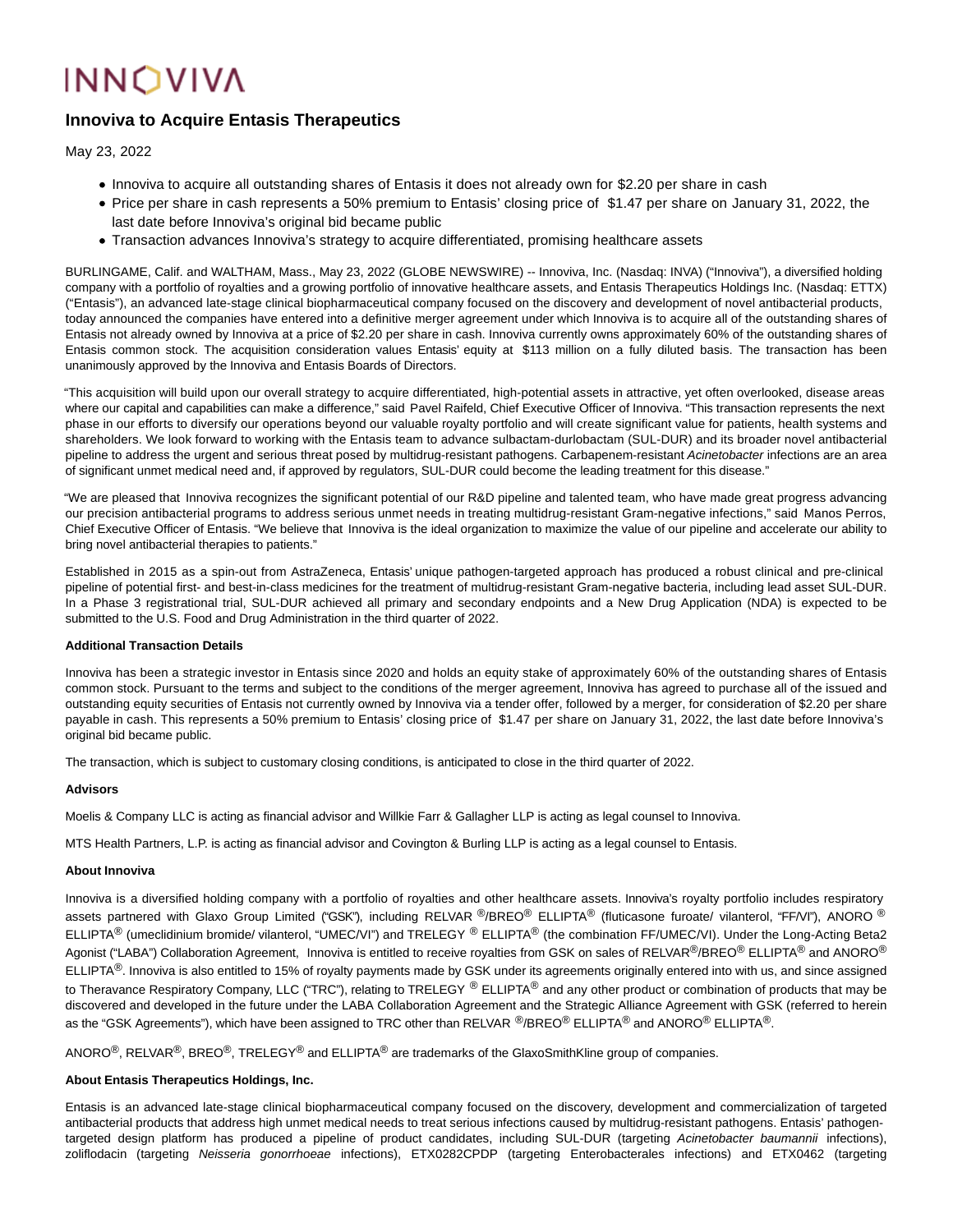Gram-negative infections including Pseudomonas). For more information, visi[t www.entasistx.com.](https://www.globenewswire.com/Tracker?data=P-hXeyyKu2W7EVp-iR1g06Ft-s4jdXHEQYYT_wMho9m0EAcq8NowuitVM4keq--xjyA5jytUunxkNxzrTzI4V6roG_mbrHvvkPMUkUDvb-BG_a1DPpdgjJYryctLTBgvVzw9TiVdA9VBp6Al4wbGByQN75NkLSQhhTZma_ND8qahpCKhtYc6ZgQJRQqla6bdqM4UjxAfLEXNb2Z4h1MKQVXCw-NAnQz8WxjNevXevrQ=)

#### **Important Information about the Tender Offer**

The tender offer described in this document (the "Offer") has not yet commenced. This document is for informational purposes only and is neither an offer to purchase nor a solicitation of an offer to sell any shares of the common stock of Entasis Therapeutics Holdings Inc. ("Entasis") or any other securities. At the time the planned tender offer is commenced, a tender offer statement on Schedule TO, including an offer to purchase, a letter of transmittal and related documents, will be filed by Innoviva, Inc. ("Innoviva") and Innoviva Merger Sub, Inc., a wholly owned subsidiary of Innoviva, with the Securities and Exchange Commission (the "SEC"), and a solicitation/recommendation statement on Schedule 14D-9 will be filed by Entasis with the SEC. The offer to purchase shares of Entasis common stock will only be made pursuant to the offer to purchase, the letter of transmittal and related documents filed as a part of the Schedule TO.

#### **INVESTORS AND SECURITY HOLDERS ARE URGED TO READ BOTH THE TENDER OFFER STATEMENT AND THE SOLICITATION/ RECOMMENDATION STATEMENT REGARDING THE OFFER, AS THEY MAY BE AMENDED FROM TIME TO TIME, WHEN THEY BECOME AVAILABLE BECAUSE THEY WILL CONTAIN IMPORTANT INFORMATION.**

Investors and security holders may obtain a free copy of these statements (when available) and other documents filed with the SEC at the website maintained by the SEC at [www.sec.gov o](http://www.sec.gov/)r by directing such requests to the Information Agent for the Offer, which will be named in the tender offer statement. Additional copies may be obtained at no charge by contacting Innoviva at 1350 Old Bayshore Highway Suite 400, Burlingame, CA 94010 or (650) 238-9600 or by contacting Entasis at 35 Gatehouse Drive, Waltham, MA 02451 or (781) 810-0120. In addition, Innoviva and Entasis file annual, quarterly and current reports and other information with the SEC, which are also available to the public at the SEC's website at [www.sec.gov.](http://www.sec.gov/)

#### **Cautionary Statement Regarding Forward-Looking Statements**

This press release includes statements that are not statements of historical fact, or "forward-looking statements," including with respect to Innoviva's proposed acquisition of Entasis. Such forward-looking statements include, but are not limited to, the ability of Innoviva and Entasis to complete the transactions contemplated by the merger agreement, including the parties' ability to satisfy the conditions to the consummation of the offer contemplated thereby and the other conditions set forth in the merger agreement, statements about the expected timetable for completing the transaction, Innoviva's and Entasis' beliefs and expectations and statements about the benefits sought to be achieved in Innoviva's proposed acquisition of Entasis, the potential effects of the acquisition on both Innoviva and Entasis, the possibility of any termination of the merger agreement, as well as the expected benefits and success of Entasis' product candidates. Many of these risks and uncertainties are beyond Entasis' control. Investors are cautioned that any such forward-looking statements are not guarantees of future performance and involve risks and uncertainties. There can be no guarantees that the conditions to the closing of the proposed transaction will be satisfied on the expected timetable or at all, or with respect to pipeline products that the products will receive the necessary regulatory approvals or that they will prove to be commercially successful. If underlying assumptions prove inaccurate or risks or uncertainties materialize, actual results may differ materially from those set forth in the forwardlooking statements.

Risks and uncertainties include, but are not limited to, uncertainties as to the timing of the offer and the subsequent merger; uncertainties as to how many of Entasis' stockholders unaffiliated with Innoviva will tender their shares in the offer; the risk that competing offers or acquisition proposals will be made; the possibility that various conditions to the consummation of the merger and the offer contemplated by the merger agreement may not be satisfied or waived; the effects of disruption from the transactions contemplated by the merger agreement and the impact of the announcement and pendency of the transactions on Entasis' business; the risk that stockholder litigation in connection with the offer or the merger may result in significant costs of defense, indemnification and liability, and diversion of management time and attention from managing Entasis' affairs; general industry conditions and competition; general economic factors, including interest rate and currency exchange rate fluctuations; the impact of pharmaceutical industry regulation and health care legislation in the United States and internationally; global trends toward health care cost containment; technological advances, new products and patents attained by competitors; challenges inherent in new product development, including obtaining regulatory approval; manufacturing difficulties or delays; financial instability of international economies and sovereign risk; dependence on the effectiveness of Innoviva's and Entasis' patents and other protections for innovative products; and the exposure to litigation, including patent litigation, and/or regulatory actions.

Innoviva and Entasis undertake no obligation to publicly update any forward-looking statement, whether as a result of new information, future events or otherwise, except to the extent required by law. Additional factors that could cause results to differ materially from those described in the forwardlooking statements can be found in Innoviva's and Entasis' 2021 Annual Reports on Form 10-K and Innoviva's and Entasis' other filings with the Securities and Exchange Commission ("SEC") available on the SEC's website at [www.sec.gov.](http://www.sec.gov/)

Trademark reference: Innoviva and the Innoviva logo are registered trademarks or trademarks of Innoviva, Inc. or its affiliates in the United States and/or other countries. All other trademarks referenced herein are the property of their respective owners.

**Innoviva Contacts: Investors & Media** Argot Partners (212) 600-1902 [innoviva@argotpartners.com](https://www.globenewswire.com/Tracker?data=xrTjAZLMy0sKsNYRLFL7ckDPCc7NJU90WoHXff3XMFyz9cD5SzpBq3rU_io2wCrrLi263rLcYVHpS0VFBM2E_ai399EjFWm39P3aBYN6N-wEv-aazkpq2Z8F9hcbldVj)

**Entasis Contacts: Company Contact** Kyle Dow Entasis Therapeutics (781) 810-0114 [kyle.dow@entasistx.com](https://www.globenewswire.com/Tracker?data=kSd83-wECBsGgQJza9meaxa4fGq_nvHB1gC3xYj1vG-ixSH9Ath2kH2U8IBLClTYqD_m_UkVpN0JJDjhgZqv8Y6POKCQCRzEhLgBB3XtTy4=)

**Investor Contact** Bruce Mackle LifeSci Advisors (929) 469-3859